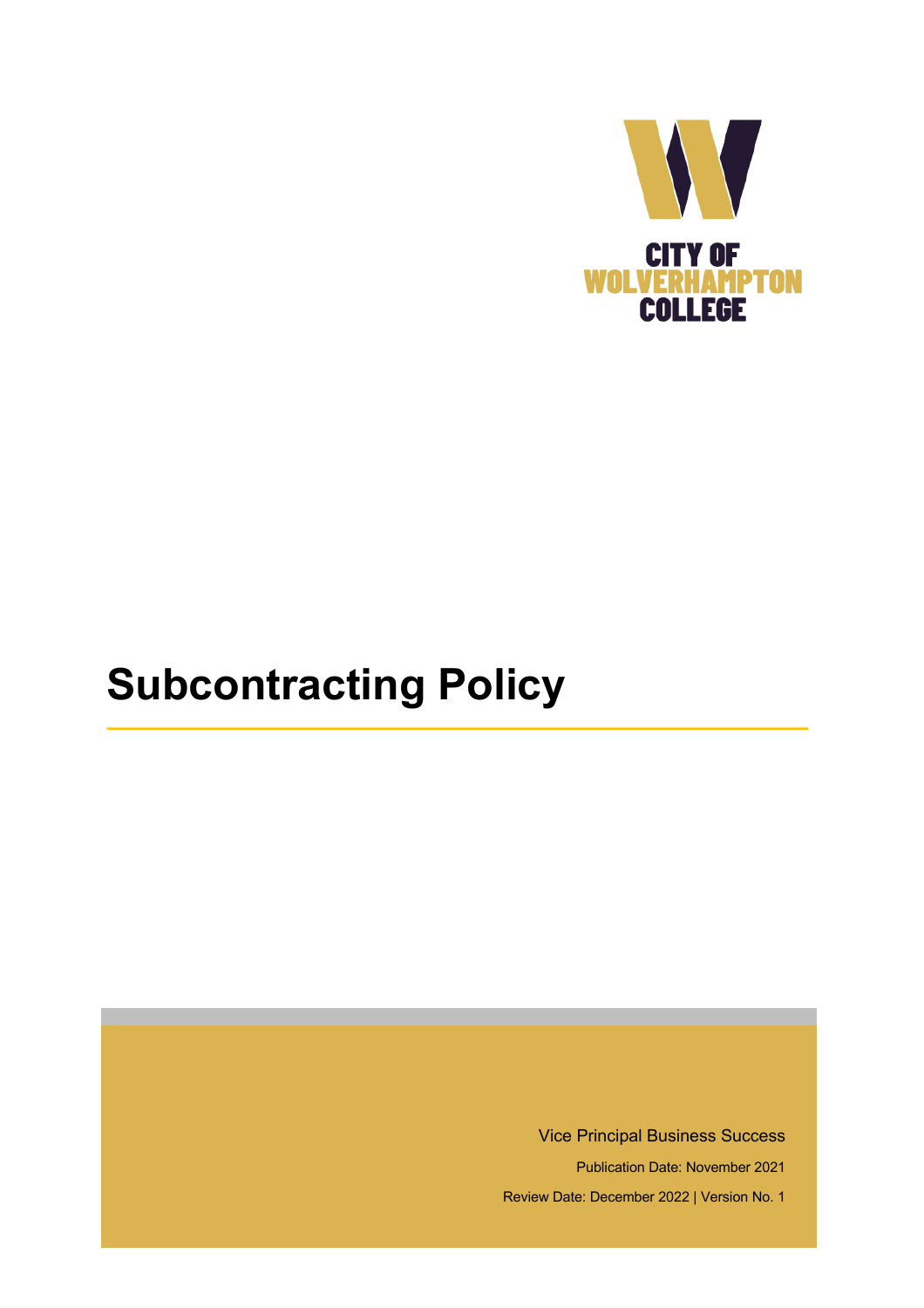# **Rationale for Sub-Contracting**

The College enters into sub-contracting arrangements for the following reasons:

- To meet the skills and training needs of Wolverhampton and its region by providing training and education which complements the College's offer
- To support the College in meeting the needs of priority sectors, where specialist provision is required

Our purpose for commissioning sub-contracting arrangements is to deliver the following outcomes for learners:

- To enhance the opportunities available to learners through local and accessible provision
- To fill gaps in niche or expert provision, or provide better access to training facilities which exceed facilities available through the College
- To support better geographical access for learners who have preferences for delivery sites that are more easily available to them
- To offer an entry point for disadvantaged groups including delivery for maths and English and other learners who are constrained by work commitments or their socio-economic backgrounds
- To meet the needs of learners who share protected characteristics

The College will not sub-contract apprenticeship provision to partners who are also the employing organisation for the apprentices concerned.

# **Sub-Contracting Agreements**

Sub-Contracting Agreements comply with current ESFA and WMCA Funding Rules.

All apprenticeship sub-contractors must comply with ESFA requirements to be approved as 'Supporting Providers' on the Register of Apprenticeship Training Providers (RoAPT). Failure to do so will result in termination of contract.

All sub-contractors must comply with ESFA/WMCA Funding Rules and be listed on the UKRLP site and have a valid UPRPN and a valid entry on Companies House for accounting purposes.

# **Authorisation of Sub-Contracting Agreements**

Sub-contracting Agreements and any subsequent variations are authorised by the Principal or an individual to whom the Principal gives specific delegated authority.

#### **Sub-Contracting Management Fees**

The range of fees for managing sub-contracted delivery is ordinarily 15% - 20%. A full annual risk-assessment is undertaken to establish the appropriate management fee for each subcontracted partner, which includes:

- Previous track record of delivering Government funded programmes
- Financial stability including review of company reports and director evaluation (including reference to ESFA guidance on High Risk subcontracted provision).
- Overall and timely success rates (where applicable).
- Outcomes of compliance monitoring audits and visits (where applicable)
- Outcomes of Learner and Employer surveys and monitoring (where applicable)
- CVs for delivery staff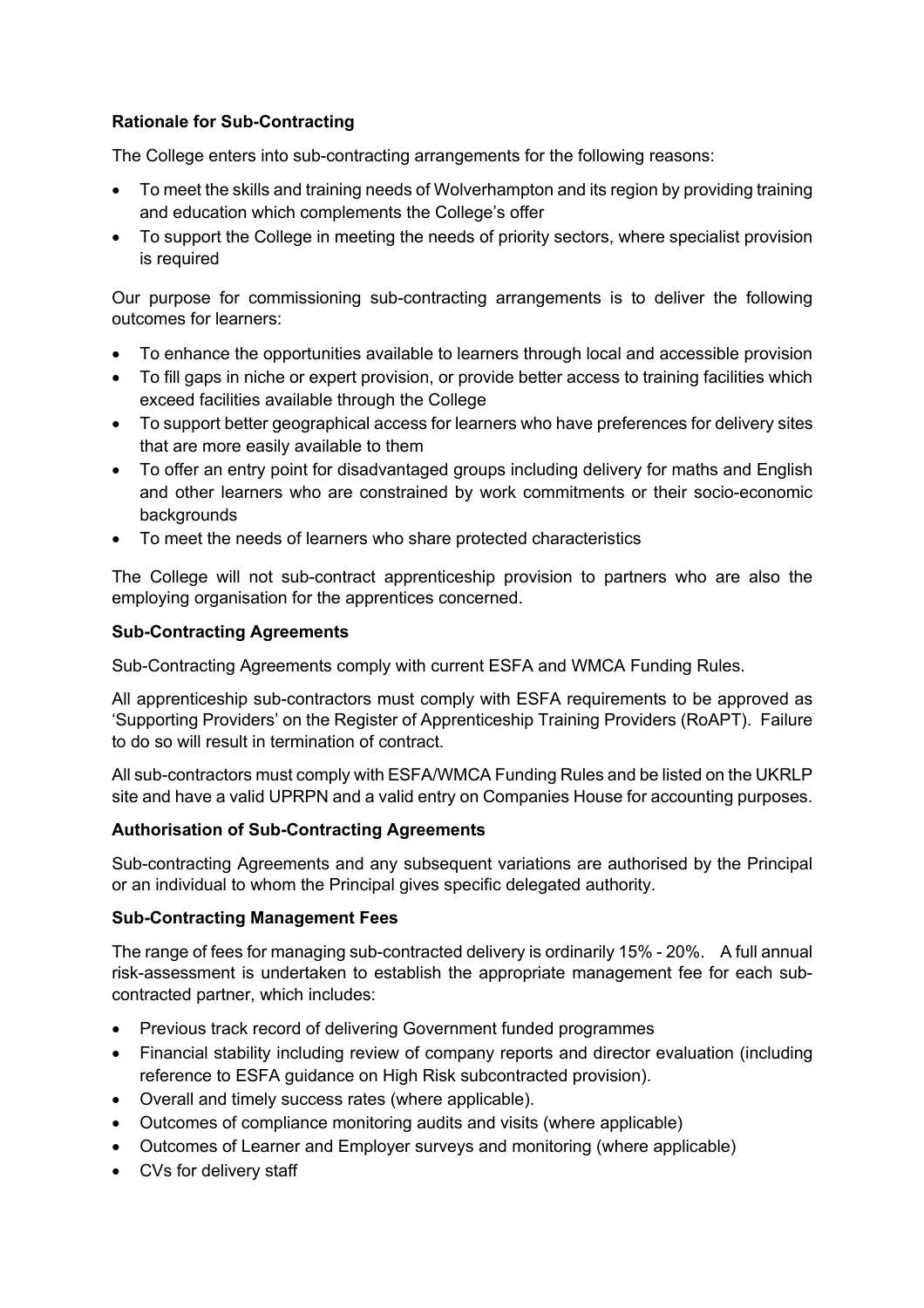- Quality Assurance Arrangements, including teaching and learning
- Qualification Assessment Centre Status
- Timely submission of records (where applicable)
- Insurance cover and all required legal kite marks
- DBS and safeguarding monitoring

In the case of specific compliance concerns arising which necessitate external audit activity, these costs are chargeable to the sub-contractor.

In the event of a partner delivering from College sites, fees may rise up to 50%, where a partner benefits from some or all of the following associated additional services:

- Security
- Cleaning
- Reception
- Rates and utilities
- Exam registration costs borne by the College
- Initial Advice and Guidance (IAG)
- Student support services (e.g. counselling)
- Fees advice
- Enrolment services
- Marketing
- Joint EQA activity
- Open days/evenings
- College enrichment activities

#### **Sub-contractor Management Activities**

The contracts team is responsible for the management of all sub-contracted provision. The team provides the following services:

- Due diligence and risk assessment for existing and potential sub-contactors
- Monitoring of quality and compliance, including planned audits together with unannounced visits throughout the year
- Sub-contractor review meetings
- Access to a named monitoring officer for all data and ILR processing/queries
- Policy, funding, quality and compliance advice
- Capacity building including the development of teaching, learning and assessment and Observation and grading of subcontractor staff (teaching, learning and assessment)
- Opportunities to bid for joint projects where these meet College priorities
- Assistance with advertising, shortlisting and recruiting apprentices including guidance on using Levy and non-Levy portals
- Administration of internal and external learner and employer surveys
- Awarding body registration and IQA and EQA activities where applicable
- Processing of apprenticeship employer incentive payments
- MIS data entry and enrolment procedures
- Learner eligibility checks and funding rules guidance
- Employer registration identification numbers
- Access to ALS specialists
- Access to a Teaching and Learning Advisor for CPD purposes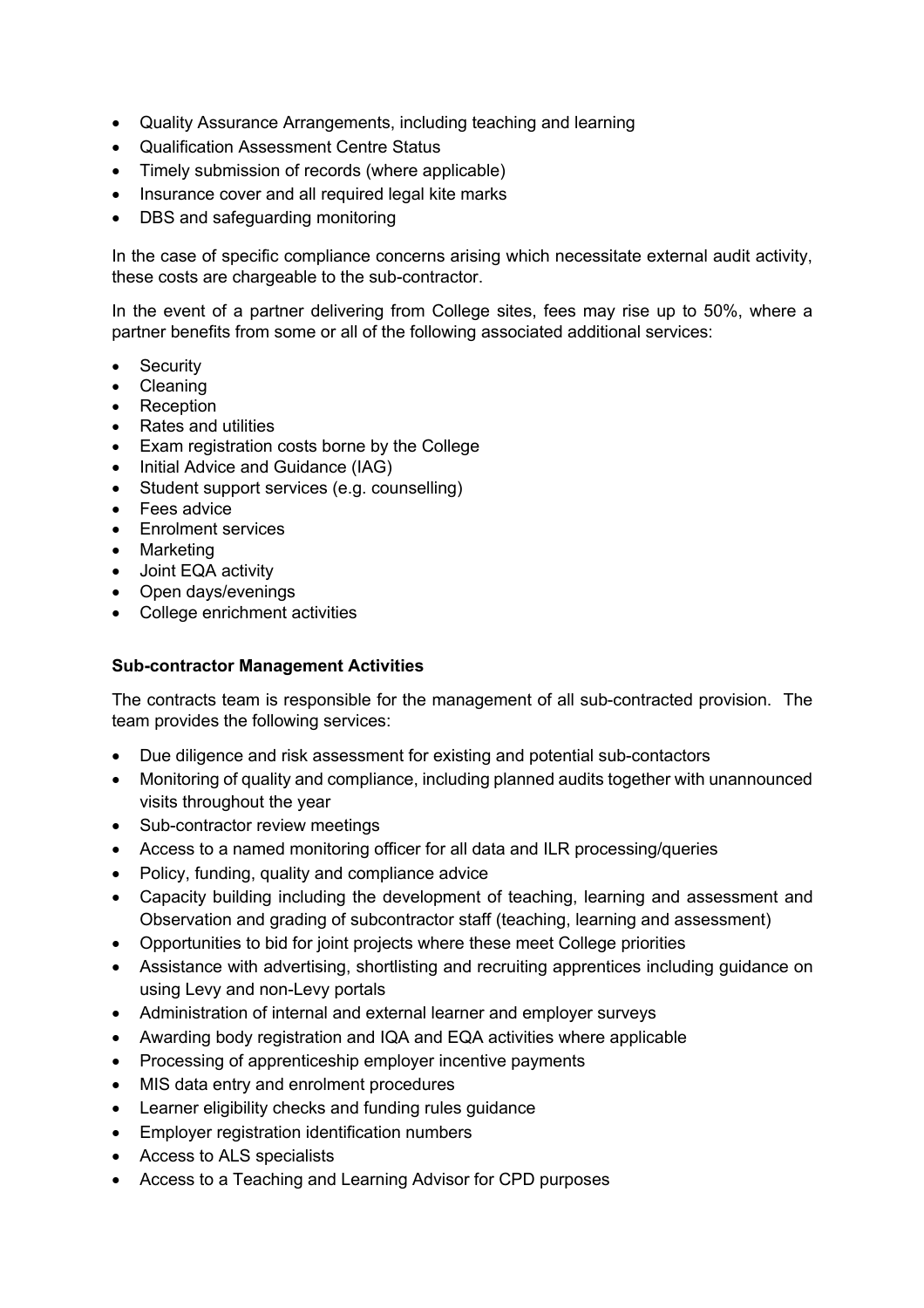- Access to Marketing and Employer Engagement specialists
- Development through professional activities, self-assessment reviews and quality improvement plans
- Learner identification badges to enable access to College facilities including VL platforms

# **Timescales for Payment of Invoices**

All sub-contractor arrangements will be paid on the on the basis of an agreed proportion of funding, relating to valid funding claims, within 30 days of the invoices being authorised by the College.

# **Publishing of Data**

An annual statement of key data will be published within 30 days of the ILR year-end close. This data will include for each sub-contractor:

- The name of the sub-contractor
- The UKPRN number
- Their Agreement start and end date
- The type of provision: programme: age range
- The amount of funding received from the ESFA and/or WMCA
- The amount of funding paid to the sub-contractor during the academic year
- The amount of funding retained by the College

# **Contribution to improving Sub-Contractors' quality of teaching and learning**

The College offers a full range of teaching, learning and assessment delivery qualifications, which partner providers can access. The College's teaching, learning and assessment criteria is shared with sub-contracted partners to be used as a minimum standard. Meetings are brokered between the sub-contractors and College curriculum areas with responsibility for delivering in the same sector, in order to facilitate the sharing of best practice.

#### **Communication of the Sub-Contractor Policy**

The Sub-Contractor Policy is reviewed on an annual basis and amended to reflect changes to funding guidance and College policy for the next contract year. The policy is reported to the Board for approval, discussed with partners during review meetings and is published on the College's website under the College Governance page.

#### **Contingency Planning**

In compliance with ESFA and WMCA Skills funding rules that apply, if a subcontractor withdraws from the arrangement, or if a sub-contractor goes into liquidation or administration, the College undertakes to directly manage and deliver the remainder of the agreed provision already being delivered. This delivery will be either through its existing structure or by retaining tutor expertise and/or specialist equipment, whichever is more cost-effective. Any provision planned not yet started will be cancelled and the project closed.

For apprenticeship delivery, failure by a sub-contractor to successfully join the Register of Apprenticeship Training Providers will automatically result in termination of contracts with the **College**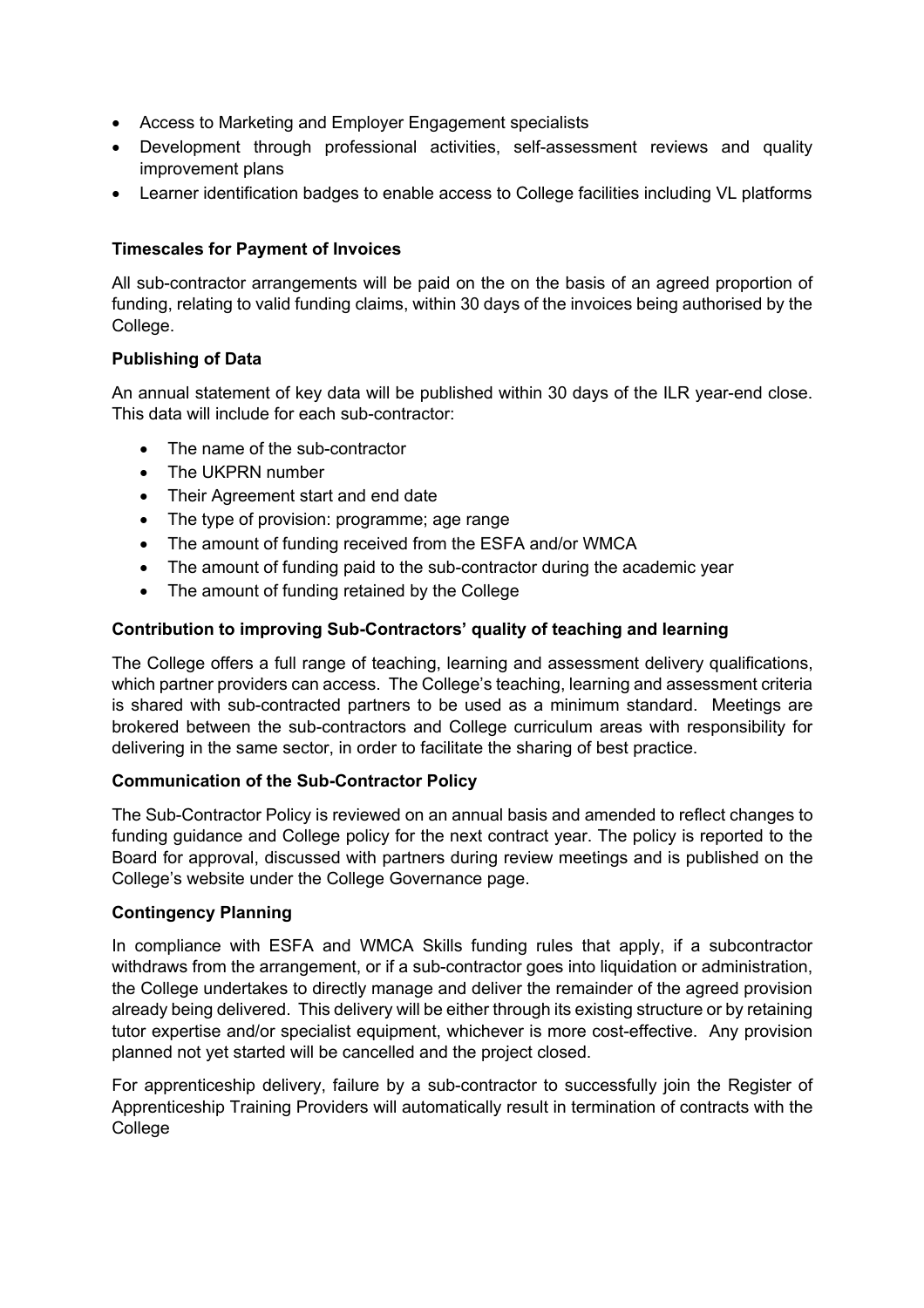If the College needs to withdraw from a subcontracting arrangement, sufficient notice will be provided to allow sub-contractors to complete delivery of immediate provision. The College will provide support to enable sub-contractors to identify other sources of funding if possible, or take appropriate action to complete the project; or close the project at the earliest opportunity, without prejudice to currently enrolled learners or staff.